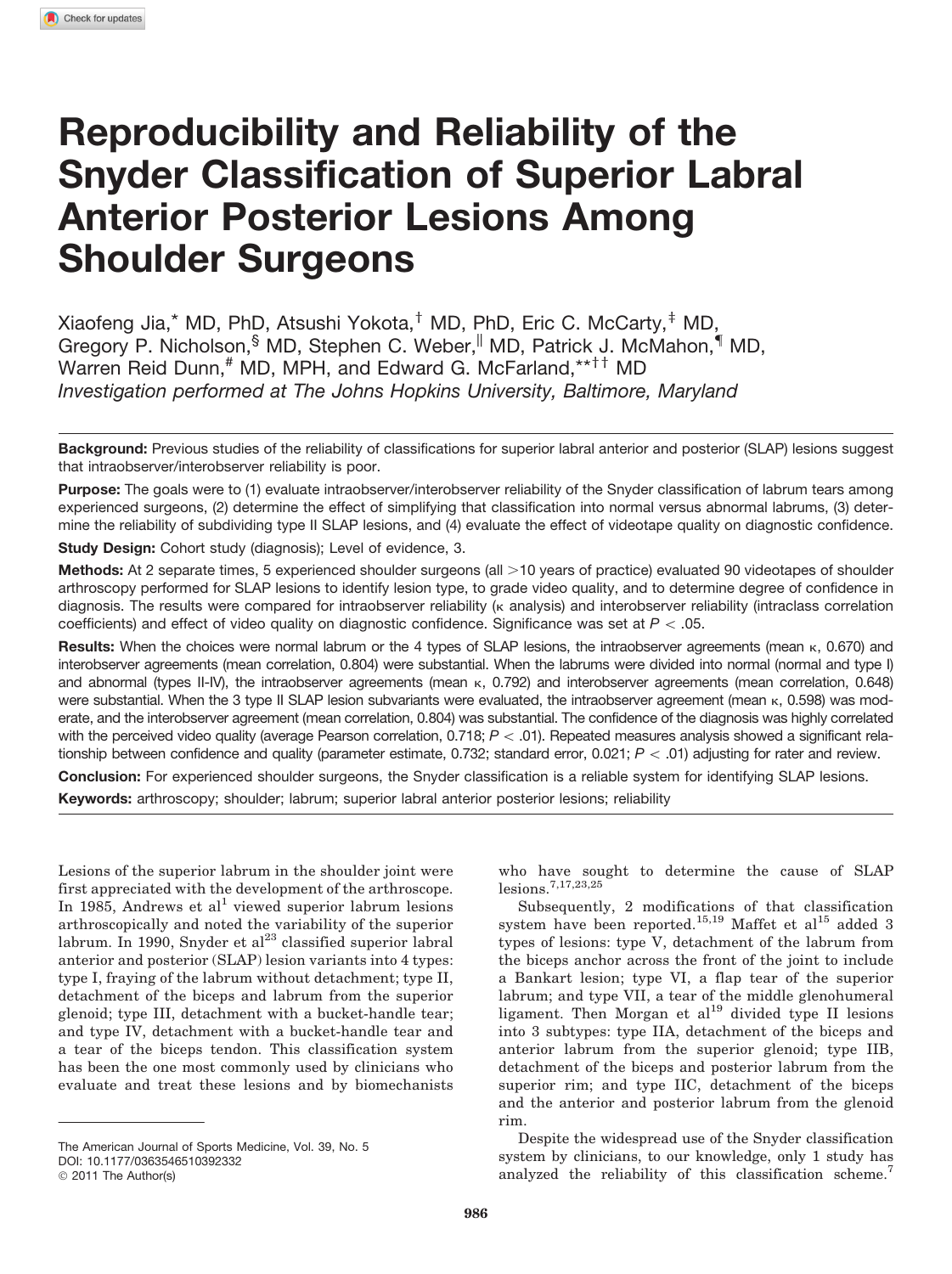Although this extensive study by Gobezie et al<sup>7</sup> included  $73$ surgeons of varying experience who evaluated 22 videotapes of normal and abnormal superior labrums, it did not evaluate the effect of the quality of the videotapes on the results nor the reliability of the schema of Morgan et al. $19$ 

The goals of our study were to (1) evaluate the intraobserver and interobserver reliability of the Snyder classification of labrum tears among experienced shoulder surgeons, (2) determine the effect of simplifying the Snyder classification into normal versus abnormal labrums, (3) determine the reliability of subdividing type II SLAP lesions into 3 varieties as described by Morgan et al,<sup>19</sup> and (4) evaluate the effect of the quality of the videotapes on the diagnosis and on the confidence of the evaluator about the diagnosis.

On the basis of our clinical experience, we hypothesized that: (1) the Snyder classification system would produce excellent intraobserver and interobserver reliability for distinguishing normal from abnormal labrum tears but that the agreement for types II, III, and IV would be poor; (2) dividing type II SLAP lesions into 3 subgroups would produce lower intraobserver and interobserver reliability; and (3) the quality of the videotape would affect the confidence of the examiners when making the diagnosis.

## MATERIALS AND METHODS

This study was approved by our Institutional Review Board, and all patient information was used according to current privacy regulations.

#### Videotape Selection

From the database records of the senior author's (E.G.M.) practice, we retrieved 90 archived videotapes of shoulder arthroscopies for patients with diagnosed SLAP lesions. The videotapes were archived from the patient charts of a shoulder database maintained by the senior author.<sup>8,11,16</sup> An independent observer who was a sports medicine research fellow at our institution and who had finished an orthopaedic surgery residency reviewed the videotapes and was instructed to select as equal a distribution as possible (between 15 and 20) of each of the 4 main types of SLAP lesions. The independent observer was instructed to

also select from the database 15 to 20 videotapes of normal superior labrums (no detachment or fraying). Videotapes of the more complex SLAP lesions as reported by Maffet et  $al<sup>15</sup>$ were excluded—specifically, type V to type VIII lesions.

The independent observer edited the videotapes into video clips that showed only the examination of the superior labrum. Each clip included probing of (1) the superior labrum from the equator in the front of the glenoid to the equator in the posterior edge of the glenoid and (2) the biceps attachment to the superior glenoid tubercle. The probing of the labrum was done through an anterior portal with a nerve hook in all cases. In each videotape, the patient position was lateral decubitus with the arthroscope placed in a posterior portal, which is the usual clinical practice; the arthroscope was not placed through the anterior portal to visualize the posterior labrum.

The clips did not include any ancillary information that might influence the examiner's interpretation (eg, the presence of a Bankart lesion), and no other information about the patients (eg, history, examination, or radiologic studies) was available to the examiners.

Because we were interested in reliability of the classification of the labrum tears and not the treatment, there was no independent gold standard applied for the accuracy of the SLAP lesion diagnosis. The type of SLAP lesion chosen by the independent observer was based on the final diagnosis in the patient medical record and not by any other objective method. From the diagnoses in the patient records, the video clips selected by the independent observer included 20 normal labrum, 20 type I, 30 type II, 10 type III, and 10 type IV SLAP lesions. No attempt was made to obtain equal numbers of subtypes IIA, IIB, or IIC lesions.

## Examiner Selection

For examiners, we chose 5 clinicians based on their extensive experience with shoulder arthroscopy; there were no other specific selection criteria. The senior author was not included among the 5 examiners. The examiners had been fellowship trained in sports medicine (n, 3) or shoulder surgery (n, 2), and the average time in practice after fellowship was 16.9 years (range, 11-23 years). On average, the examiners performed 380 shoulder operations annually (range, 250-500), of which 305 (range, 200-400) were shoulder arthroscopies. The examiners estimated that, on average,

\*\*Address correspondence to Edward G. McFarland, MD, c/o Elaine P. Henze, BJ, ELS, Medical Editor and Director, Editorial Services, Department of Orthopaedic Surgery, Johns Hopkins Bayview Medical Center, 4940 Eastern Avenue, #A665, Baltimore, MD 21224-2780 (e-mail: ehenze1@jhmi.edu).

\*Departments of Biomedical Engineering, Physical Medicine and Rehabilitation, The Johns Hopkins University, Baltimore, Maryland.

<sup>†</sup>Department of Orthopedic Surgery, Osaka Medical College, Takatsuki, Japan.

<sup>‡</sup>CU Sports Medicine, University of Colorado, Boulder, Colorado.

<sup>§</sup> Midwest Orthopaedics at Rush, Rush University Medical Center, Chicago, Illinois.

<sup>||</sup>Sacramento Knee and Sports Medicine Center, Sacramento, California.

<sup>{</sup> University of Pittsburgh and McMahon Orthopedics and Rehabilitation, Pittsburgh, Pennsylvania.

<sup>#</sup> Vanderbilt Orthopaedic Institute, Vanderbilt University Medical Center, Nashville, Tennessee.

<sup>&</sup>lt;sup>††</sup>Division of Shoulder Surgery, Department of Orthopaedic Surgery, The Johns Hopkins University, Baltimore, Maryland.

Presented at the annual meeting of the American Orthopaedic Society for Sports Medicine, Providence, Rhode Island, July 2010.

One or more authors has declared a potential conflict of interest or source of funding: Dr Dunn was supported by grant No. 5K23 AR052392-04 from the National Institute of Arthritis and Musculoskeletal and Skin Diseases, as well as the AOSSM-MTF Career Development Award Supplement; the Johns Hopkins University Division of Shoulder Surgery has also received financial support from DePuy Mitek for its shoulder fellowship program.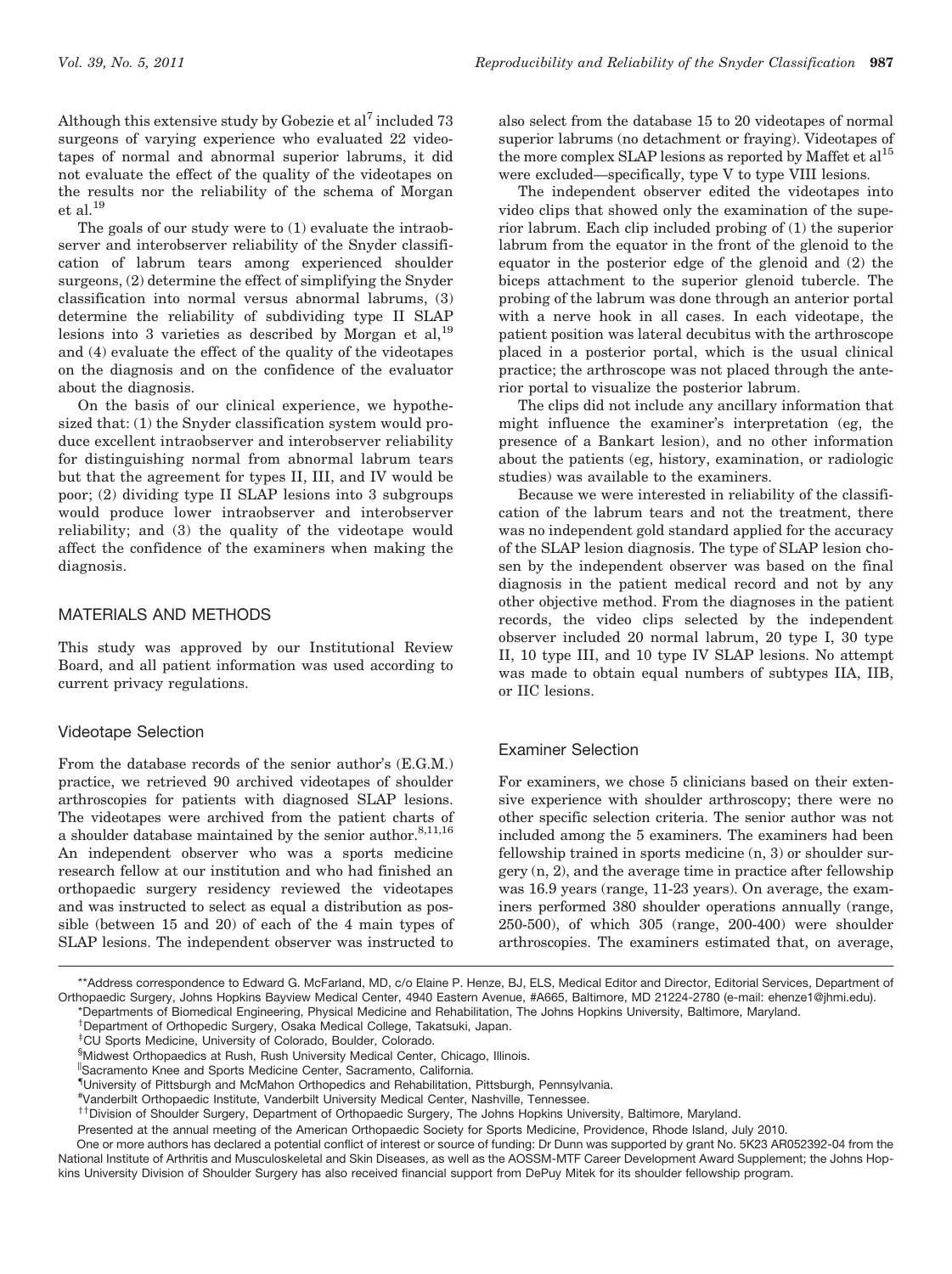80% (range, 60%-90%) of their current surgical practice constituted shoulder procedures. The examiners were blinded to the distribution of the types of SLAP lesions.

Each examiner then viewed the videotapes and (1) classified the labrum as normal or as 1 of the 4 Snyder types (I, II, III, IV); (2) further classified any type II lesion as 1 of the subtypes described by Morgan et  $al^{19}$  (anterior only, posterior only, or combined lesion); (3) graded the quality of each videotape via an analog scale (extremely poor to perfect visibility), which was 100 mm in length; and (4) graded his or her confidence about each diagnosis via another analog scale (no confidence to full confidence). Although there was the opportunity to grade any labrum as a type II and to grade it as anterior, posterior, or combined for each video, there was no indication on the grading sheet that a labrum displayed a type II tear. At a minimum of 2 months later, each examiner reviewed the same videotapes and repeated those 4 evaluations.

#### Statistical Analysis

To answer the objectives of the current study, all labrum tears were classified according to the schemes described above: original Snyder classification, where the variables were normal, I, II, III, or IV; simplified Snyder classification, where the variables were normal (normal and type I) versus abnormal (types II through IV); and the Snyder classification (normal, I, III, IV), including type II subtypes (anterior, posterior, combined) as suggested by Morgan et al.19 For each classification scheme, we calculated interobserver and intraobserver agreement using standard statistical techniques. To determine the reliability of dividing the labrum tears into normal or abnormal categories, we placed no lesion and type I lesions into the normal group based on literature suggesting that type I lesions are associated with degenerative joint disease and age and not with distinctive symptoms.<sup>11</sup> We placed the remaining type II to type IV lesions into the abnormal group. To determine the reliability of dividing type II lesions into 3 subtypes, the analysis was performed with the options of normal, type I, type II anterior, type II posterior, type II combined, type III, and type IV.

For each analysis, intraobserver agreement was defined as the agreement of a single rater assessing the same entity across 2 sessions and was estimated using Cohen  $\kappa$  coefficient.<sup>5</sup> Interobserver agreement was defined as the agreement among multiple raters assessing the same entity across all ratings and entities, and it was estimated using the intraclass correlation coefficient.<sup>18</sup> These statistics are thought to be more robust than the simple percentage agreement calculation because Cohen k statistic and the intraclass correlation coefficient take into account the agreement occurring by chance. The strength of agreement of  $\kappa$  and intraclass correlation coefficient was assessed using criteria developed by Landis and Koch.<sup>13,14</sup> Agreement among examiners was defined as poor  $(<0.0)$ , slight  $(0.0-0.2)$ , fair  $(0.21-$ 0.4), moderate (0.41-0.6), substantial (0.61-0.8), or almost perfect  $(0.81-1.0).<sup>14</sup>$  The absolute agreement among

observers was defined as the percentage of the observations of the surgeons where all 5 observers agreed on the diagnosis of the type of SLAP lesion.

To evaluate the relationship of the confidence of the diagnosis to the quality of the videotapes, Pearson correlation coefficients were calculated for each rater and review. A repeated measures linear regression model was used to estimate the relationship between confidence of the diagnosis and the quality of the videotape, adjusting for the interdependence of multiple ratings of the same videotape.

All data were entered into a spreadsheet and statistically analyzed with a standard computerized statistical package (SPSS 16.0, SPSS Inc, Chicago, Illinois).

### RESULTS

Table 1 displays the distribution of the Snyder classifications for SLAP lesions by observer made during initial review. Tables 2 and 3 present the reliability statistics. Based on the original Snyder classification of labrum tears (normal and type I-IV), intraobserver agreement ranged between 0.555 and 0.787: 4 examiners showed substantial agreement and 1 showed moderate agreement. Interobserver agreement was 0.808 (initial review) and 0.800 (follow-up review), representing substantial agreement.

Based on the simplified Snyder classification (normal and type I versus types II-IV), intraobserver agreement ranged from 0.666 through 0.867. Two raters showed almost perfect agreement and 3 showed substantial agreement. Interobserver agreement was 0.641 (initial review) and 0.654 (follow-up review), representing substantial agreement. The absolute agreement (58.4%) when based on a classification of the labrum as either normal or abnormal was significantly higher  $(P < .001)$  than the absolute agreement when the traditional Snyder classification (normal and types I-IV) was used to classify the labrum tears (27.2%).

When based on the modified Snyder classification suggested by Morgan et  $al<sup>19</sup>$  (including the subclassifications for type II lesions), intraobserver agreement ranged from 0.404 through 0.719. Three raters showed substantial agreement, 1 showed moderate agreement, and 1 fair agreement. Interobserver agreement was 0.813 (initial review, almost perfect agreement) and 0.795 (follow-up review, substantial agreement).

The examiner's confidence about the diagnosis correlated significantly with the quality of the video (Pearson correlation range, 0.567-0.881; all  $P \, < .01$ ) (Table 4). Repeated measures analysis showed a significant relationship between confidence and quality (parameter estimate, 0.732; standard error,  $0.021$ ;  $P < .01$ ), adjusting for rater and review.

#### **DISCUSSION**

Our results show that experienced shoulder surgeons who evaluate the superior labrum and classify the findings using the Snyder classification have substantial intraobserver and interobserver reliability; that simplifying the labrum classification into normal or abnormal increased the absolute agreement and intraobserver reliability but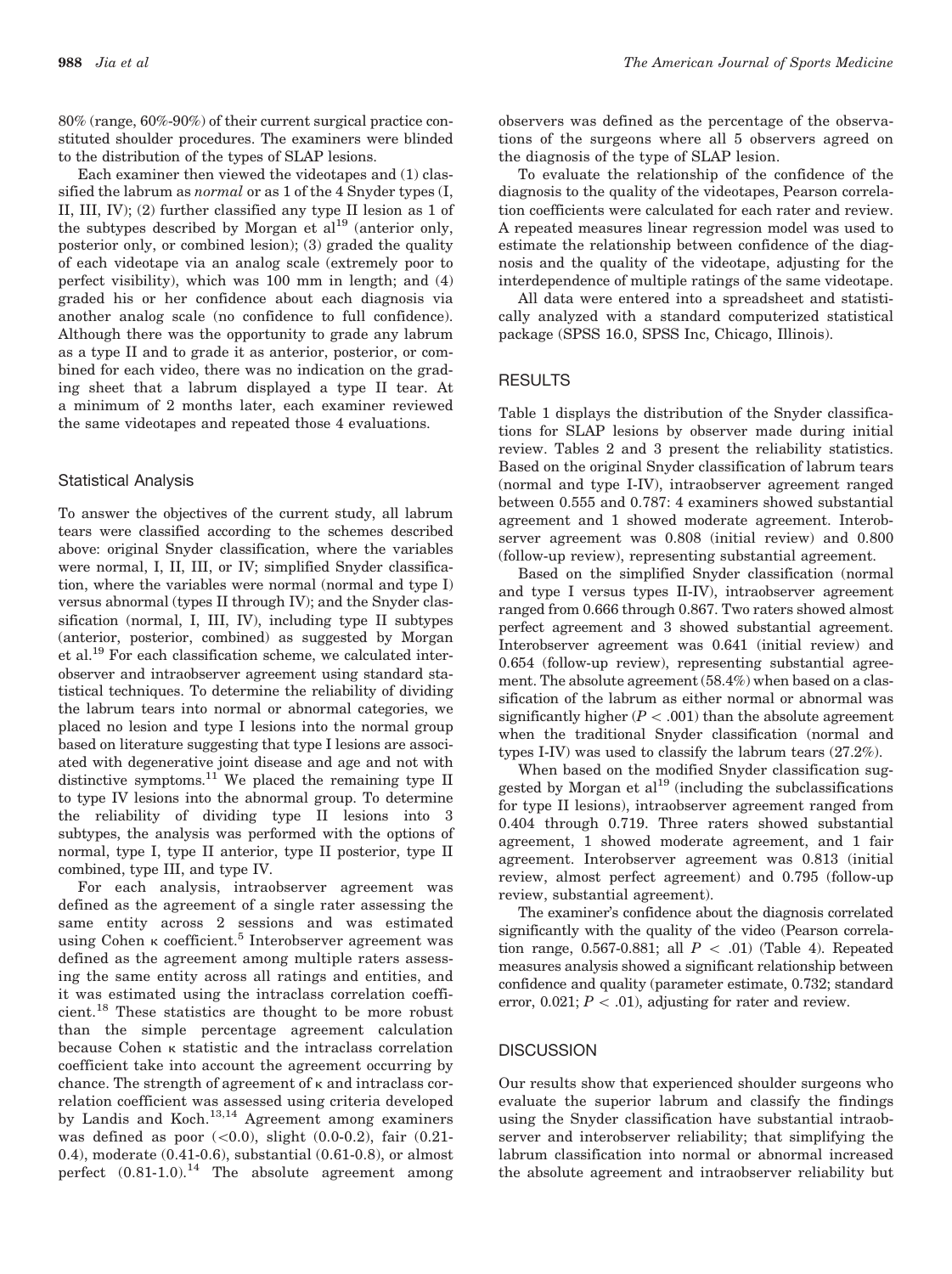| Type of Lesion |    | Videotapes Identified by Each Examiner as Specific SLAP Lesions, n |    |     |    |  |  |  |
|----------------|----|--------------------------------------------------------------------|----|-----|----|--|--|--|
|                |    |                                                                    |    |     |    |  |  |  |
| Normal         | 58 | 20                                                                 | 39 | l8  |    |  |  |  |
|                |    | 24                                                                 | 20 | 19  | 26 |  |  |  |
| IIA            |    |                                                                    |    | ၊ ၇ |    |  |  |  |
| IIB            |    |                                                                    |    |     |    |  |  |  |
| <b>IIC</b>     |    | 23                                                                 |    | 25  |    |  |  |  |
| Ш              |    |                                                                    |    |     |    |  |  |  |
| IV             |    |                                                                    |    |     |    |  |  |  |

TABLE 1 Classification of Superior Labral Anterior Posterior Lesions by Examiner: Initial Review

TABLE 2

Intraobserver Agreement for Classifications of Labrum Tears

|                                                                                                                                                                                   | κ Coefficient by Examiner |                      |                      |                      |                      |                              |
|-----------------------------------------------------------------------------------------------------------------------------------------------------------------------------------|---------------------------|----------------------|----------------------|----------------------|----------------------|------------------------------|
| Lesion Classification                                                                                                                                                             |                           |                      |                      |                      |                      | Average $\kappa$ Coefficient |
| Original Snyder classification<br>Simplified Snyder classification (normal and type I vs type II-IV)<br>Modified Snyder classification as suggested by Morgan et al <sup>19</sup> | .555<br>.666<br>.404      | .692<br>.867<br>.622 | .787<br>.855<br>.719 | .623<br>.771<br>.586 | .693<br>.800<br>.658 | .670<br>.792<br>.598         |

TABLE 3

Interobserver Agreement for Classifications of Labrum Tears: Superior Labral Anterior Posterior Lesion Classification

| Rating                                        | Absolute Agreement Among All Surgeons (%) | Intraclass Correlation Coefficient <sup>a</sup> |  |
|-----------------------------------------------|-------------------------------------------|-------------------------------------------------|--|
| Original Snyder classification                |                                           |                                                 |  |
| First                                         | 30.0                                      | 0.808(0.751, 0.858)                             |  |
| Second                                        | 24.4                                      | 0.800(0.742, 0.852)                             |  |
| Average                                       | 27.2                                      | 0.804                                           |  |
| Simplified Snyder classification <sup>b</sup> |                                           |                                                 |  |
| First                                         | 58.9                                      | 0.641(0.556, 0.723)                             |  |
| Second                                        | 57.8                                      | 0.654(0.570, 0.734)                             |  |
| Average                                       | 58.4                                      | 0.648                                           |  |
| Modified Snyder classification <sup>c</sup>   |                                           |                                                 |  |
| First                                         | 21.1                                      | 0.813(0.757, 0.861)                             |  |
| Second                                        | 16.7                                      | 0.795(0.735, 0.847)                             |  |
| Average                                       | 18.9                                      | 0.804                                           |  |

a Type C single-measures intraclass correlation coefficients using agreement consistency definition. Two-way random effects model where people effects and measure effects are random. Confidence interval (95%) in parentheses. <sup>b</sup>

 $b$ Normal and type I vs type II-IV.

 $^c$ As suggested by Morgan et al.<sup>19</sup>

did not increase the interobserver reliability; that giving examiners the choice of the 3 subtypes of type II SLAP lesions did not affect the reliability of the responses; and that videotape quality significantly correlated with the examiner's confidence about the diagnosis and is therefore a factor that should be considered when using videotapes for reliability studies.

The major limitation of this study is that it is a reliability study designed to measure only the agreement between multiple observations by each examiner and by multiple examiners. As a result, a gold standard was not used to determine the validity of the Snyder classification; in other words, the examiners' responses were not judged to be right or wrong but were rather compared with the subsequent responses and to the responses of the other examiners. Although the independent examiner was asked to provide videotapes with a wide distribution of superior labrum anatomy and abnormalities, there were no other validity criteria used to determine the types of lesions used in this study. Similarly, the effects of the interpretation of the lesion on treatment or the results of treatment were not studied here; therefore, treatment decisions cannot be based on this study.

To our knowledge, only 2 previous studies<sup>7,22</sup> have addressed the intraobserver and interobserver reliability of the Snyder classification. Sasyniuk et  $al^{22}$  reported on the interobserver agreement of orthopaedic surgeons who viewed the videotapes of 20 patients with anterior shoulder instability. They did not perform a rigorous statistical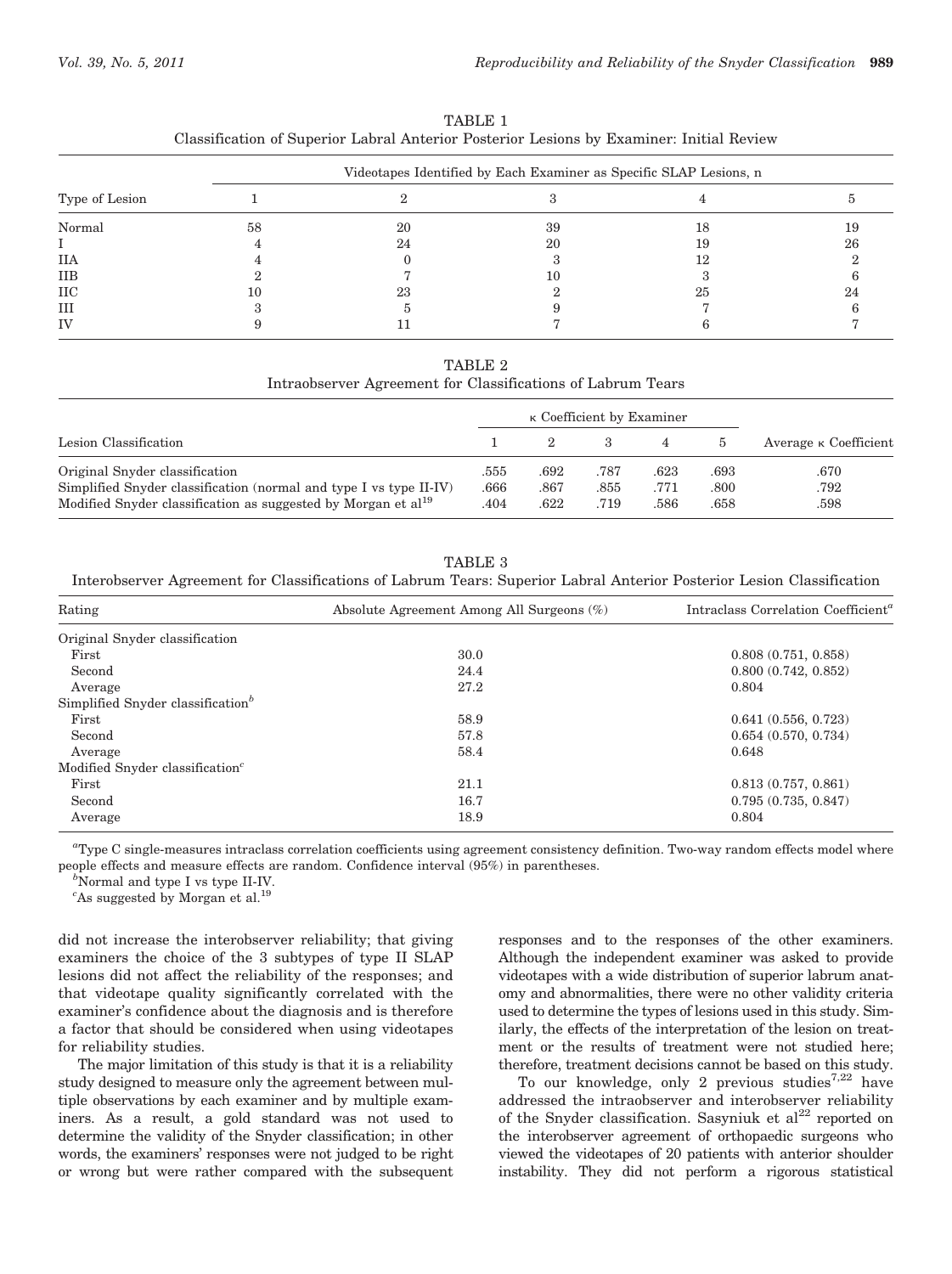TABLE 4 Correlation of Examiner Confidence About the Diagnosis With the Quality of the Video<sup>a</sup>

|                  |      | Pearson Correlation by Examiner |      |      |      |                             |
|------------------|------|---------------------------------|------|------|------|-----------------------------|
| Review Sequence  |      |                                 |      |      |      | Average Pearson Correlation |
| Initial review   | .703 | .645                            | .831 | .741 | .568 | .698                        |
| Follow-up review | .863 | .676                            | .881 | .707 | .567 | .739                        |

<sup>a</sup>All values,  $P < .01$ .

analysis, did not specify the experience of the surgeons involved, and found that the overall agreement for all the structures visualized in the shoulder was poor  $(\leq 40\%)$ . The surgeons' agreement for superior labrum lesions was 60% if the surgeon who performed the arthroscopy was not included in the analysis; however, the agreement increased to 70% if the surgeon who performed the arthroscopy was included in the analysis. Also, in their study, the superior labrum was only determined to be normal or abnormal, and the utility of the Snyder classification was not evaluated.

The most extensive study of the reliability of the Snyder classification was by Gobezie et al,<sup>7</sup> who sent a survey to the members of an orthopaedic organization who might be expected to perform shoulder arthroscopy. Of the 73 surgeons who responded, 68% were fellowship trained in arthroscopy and 51% had more than 10 years in practice. Of the respondents, 64% said that they did not have arthroscopic shoulder training in their fellowships and 64% said that they had little exposure to shoulder arthroscopy during their residency training. This group of 73 surgeons interpreted 22 video vignettes to calculate the interobserver reliability of interpreting the type of SLAP lesion. Gobezie et al<sup>7</sup> found that intraobserver reliability was moderate  $(\kappa, 0.54)$ among the 17 surgeons who responded a second time and indicated that interobserver disagreement for normal through type IV lesions was "considerable."<sup>7</sup>

Our study differs from those 2 studies<sup>7,22</sup> in several important respects. First, we used only experienced fellowship-trained shoulder surgeons who perform shoulder arthroscopy frequently (on average,  $>305$  per year), which may have accounted for our higher intraobserver and interobserver results. Because we did not analyze how much experience was needed (in terms of cases) or how many years of practice were needed to obtain higher intraobserver or interobserver agreements, the learning curve or the amount of experience needed was not quantified in our study. Although our study verifies that the Snyder classification has substantial reliability, we did not attempt to measure treatment decisions based on examiner choices. Last, we used a large number of videotapes, whereas the study by Gobezie et al<sup>7</sup> involved the interpretation of only 22 videotapes, which might have affected the statistical analysis.

In our study, simplifying the Snyder classification into normal or abnormal increased the absolute agreement among observers to more than 50%. Dividing the labrum into these 2 groups also increased intraobserver agreement to nearly perfect. It is unclear why the interobserver agreement was essentially unaffected by this attempt to simplify the classification. Note that we did not ask the observers to

classify the labrum as normal or abnormal, nor did we ask them to simply classify the labrum as attached and detached. Asking the observers to use these descriptive terms might have produced different results. Similarly, although type I labrum tears may take many forms, such as fraying, splitting, or cracking, we did not ask the observers to categorize these tears as 1 of these subtypes. Additional clinical study would be necessary to determine if this helped surgeons determine one method of treatment over another based on this classification of SLAP lesions.

To our knowledge, this study is the first to evaluate the effect of dividing type II SLAP lesions into 3 subtypes based on the reliability of the interpretations by the examiners of the labrum lesions. However, it should be noted that in this study we did not ask the observers to specifically classify only lesions believed to be type II lesions; if the examiner believed the labrum to be a type II lesion, we asked the examiner to subclassify it as 1 of the 3 subtypes. We did not give the examiners a group of type II lesions and request that they classify them. As a result, our data reflect only the effect of dividing the possible type II SLAP lesions into 3 types based on the overall results for the reliability of the examiners for all the SLAP lesions. It is possible that if the examiners were given a cohort of only type II SLAP lesions, the results would be different. $2,3,19$ 

Another limitation of this study is that including internal impingement maneuvers in the arthroscopic analysis might affect the detection and classification of these subtypes of labrum lesions.<sup>10,16,19</sup> In our study, there were no videotapes of the labrum ''peeling off,'' which might have helped the surgeons make a more reliable interpretation of the posterior-superior variant of type II SLAP lesions.

Other variables might have influenced our results. First, the surgeons were not able to physically probe the labrum, which might have increased their ability to make a diagnosis. Second, the surgeons had no clinical information about the patients and did not perform an examination of the patients. Although this information might have increased the chance of a more reliable agreement, to our knowledge, there is no evidence in the literature that history or physical examination increases the ability to make the diagnosis of SLAP lesions. The literature suggests that the physical examination for SLAP lesions is inexact and that arthroscopy is the gold standard for making the diagnosis of SLAP lesions.<sup>9,16,17,20,25</sup>

Third, this study might have been influenced by the possible ambiguity in the definition of the types of SLAP lesions. Our examiners were not given strict criteria for making the diagnosis of the different types of SLAP lesions and were given only a copy of the figures from the original